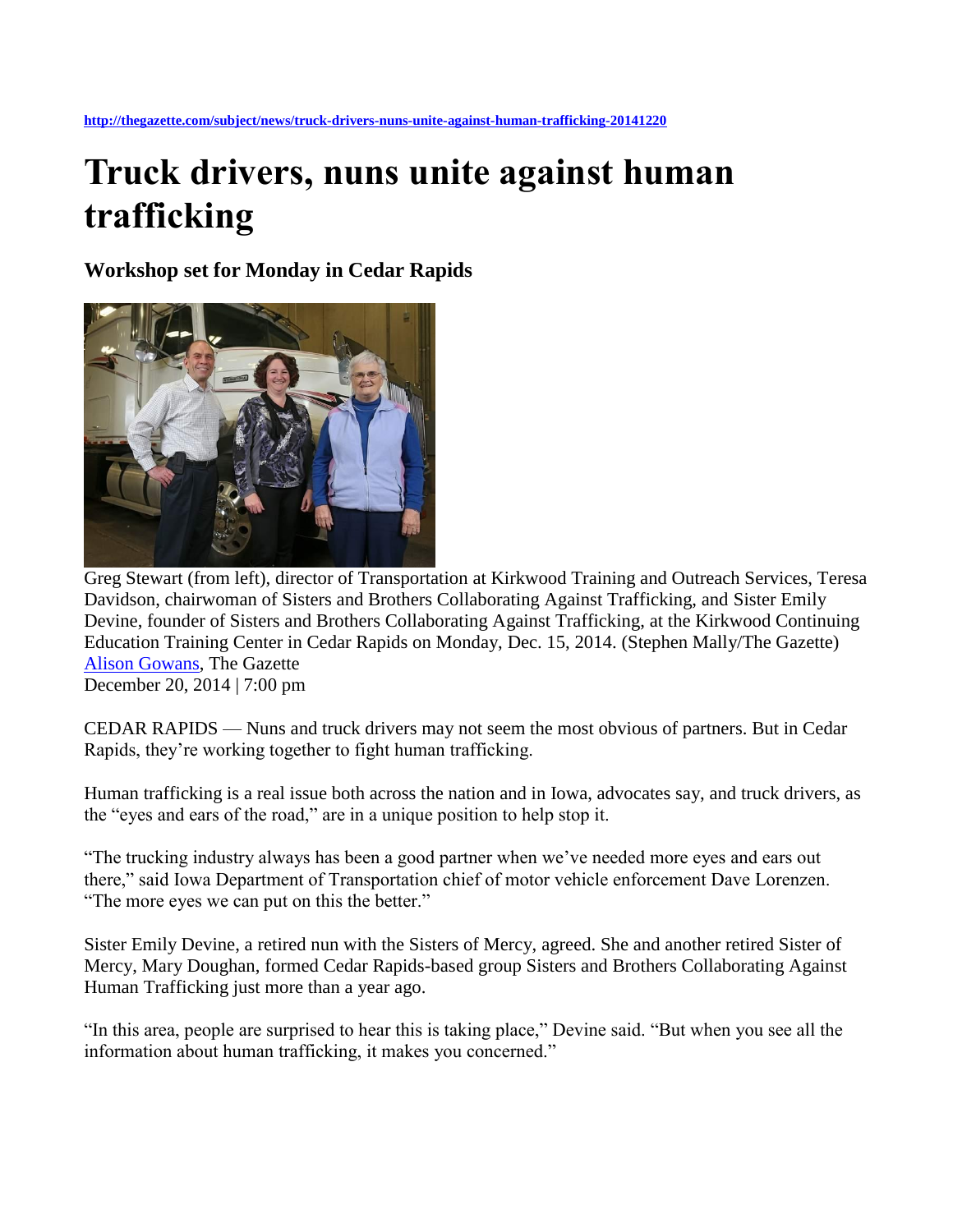The committee partnered with [Truckers Against Trafficking,](http://www.truckersagainsttrafficking.org/) a national coalition of truck drivers, to hold a workshop in Cedar Rapids on Monday. Thirty-four trucking companies from around Iowa have been invited to attend the event, which is open to the public.

A national and local problem

Human trafficking in the United States is overwhelmingly centered on the sex trade. Victims, as defined by federal law, include anyone under the age of 18 induced into commercial sex, or an adult coerced into commercial sex through force, fraud or coercion. Underage victims are [often runaways or other](http://thegazette.com/2012/09/25/trafficking-victim-hails-awareness/)  [vulnerable youth,](http://thegazette.com/2012/09/25/trafficking-victim-hails-awareness/) and they often are moved away from their hometowns to increase reliance on their traffickers.

"If you look at Iowa, we're in the middle of the country, with two of the biggest interstates in the country crossing in Des Moines," Lorenzen said. "Folks in this activity are very mobile, and they don't move long distances without trying to generate income. They're traversing through our state and conducting business in our state."

Drivers may encounter victims in the state's restaurants, gas stations, motels, rest stops and truck stops. If they know [what to look for](http://www.traffickingresourcecenter.org/what-human-trafficking/recognizing-signs) and see something suspicious — such as a teenage girl in a truck stop in the middle of the night, for example — they can call a hotline run by the [National Human Trafficking](http://www.traffickingresourcecenter.org/)  [Resource Center.](http://www.traffickingresourcecenter.org/) Truckers Against Trafficking passes out wallet cards printed with the hotline number for drivers to carry with them.

The organization has taken 379 tips that refer to Iowa since 2007, which have led to 82 cases being opened by law enforcement. As of Sept. 30, 17 cases had been opened this year.

"Anyone who sees something that's out of place, you should make a call," said Greg Stewart, director of Transportation at Kirkwood Community College's Continuing Education program. "If you see a young person and it seems odd, it might be odd."

## A broad coalition

About 25 instructors from his department will participate in Monday's event. They then can take what they learn to more than 1,000 students who go through the school's truck driver training programs each year.

Devine gave Stewart, Lorenzen and others involved with Truckers Against Trafficking credit for the work they're doing.

"Truckers really need to be praised for what they're doing," she said. "They've really taken the lead in this."

Sisters and Brothers Collaborating Against Trafficking also partners with Mount Mercy's Master of Business Administration program, where students research human trafficking issues and help the committee form strategy.